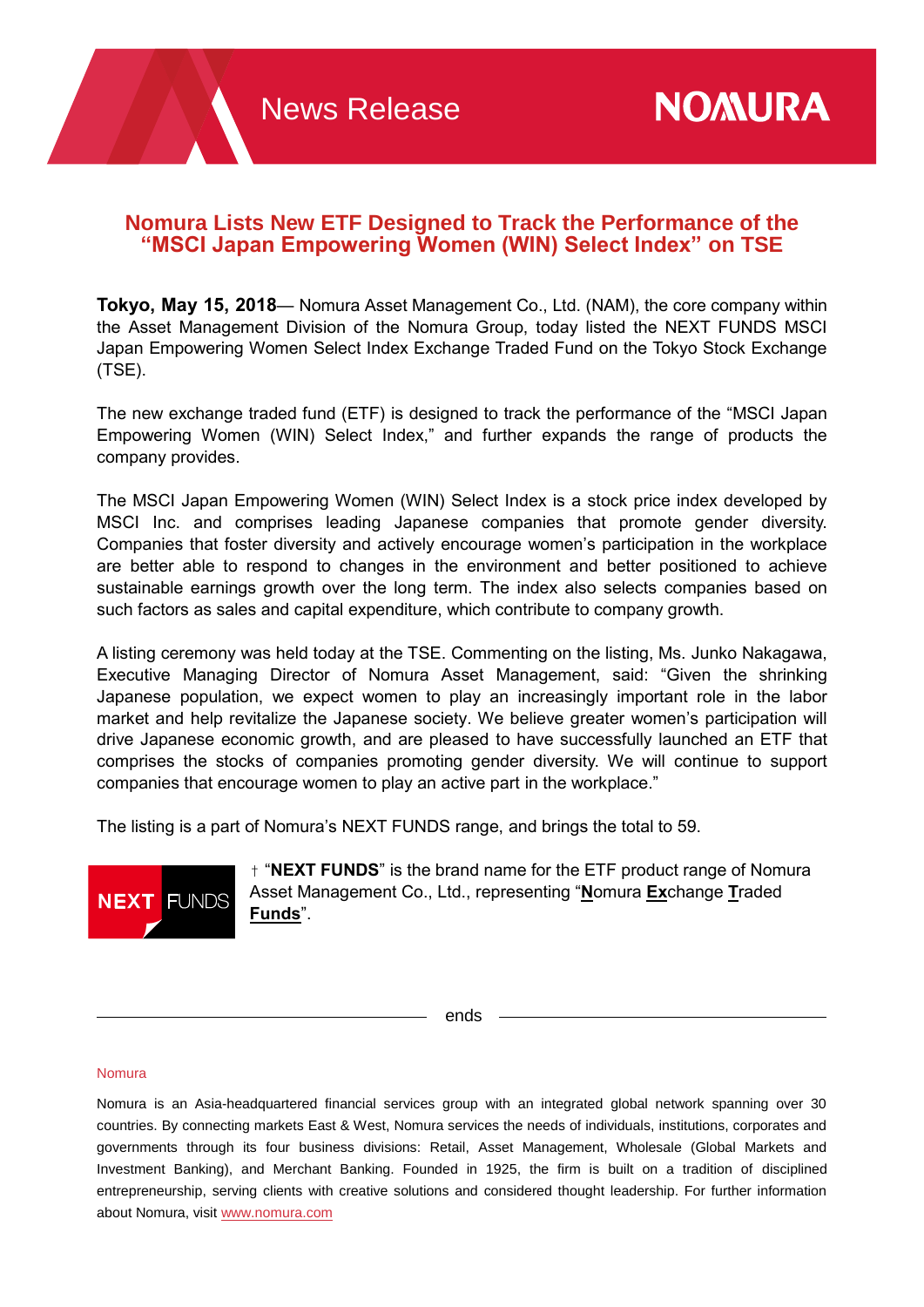#### **Disclaimer of " MSCI Japan Empowering Women (WIN) Select Index "**

The funds or securities referred to herein are not sponsored, endorsed, or promoted by MSCI, and MSCI bears no liability with respect to any such funds or securities or any index on which such funds or securities are based. The Prospectus contains a more detailed description of the limited relationship MSCI has with NOMURA ASSET MANAGEMENT CO., LTD and any related funds.

#### **Disclaimer of Nomura Asset Management**

The contents of this material are based on an English translation of a Japanese announcement made on May 15, 2018 by Nomura Asset Management Co., Ltd. Whilst every effort has been made to translate the Japanese document into English, the accuracy and correctness of this translation are not guaranteed, therefore please refer to the original Japanese document.

Please note that the information contained in this document is for reference purposes only and does not constitute an offer to sell or the solicitation of an offer to buy securities by Nomura Asset Management Co., Ltd. to any person in Japan and does not constitute a distribution, an offer to sell or the solicitation of an offer to buy any securities or provide any services in any jurisdiction in which such distribution or offer is not authorized.

Furthermore, none of the shares of the Fund have been or will be registered under the United States Securities Act of 1933, as amended ("1933 Act"), or under the securities laws of any state or political subdivision of the United States of America or any of its territories, possessions or other areas subject to its jurisdiction including the Commonwealth of Puerto Rico (the "United States"). The Fund has not been and will not be registered under the United States Investment Company Act of 1940, as amended, nor under any other US federal laws.

Accordingly, the information in this document is not made or directed to any person in the United States and under no circumstance shall the provision of the information on this document be deemed to constitute an offer of securities or an offer to provide any services to any person in the United States or to any U.S. Person as the term is defined under 1933 Act.

Furthermore, the information in this document is not made or directed to any person in the United Kingdom and under no circumstances shall the provision of the information in this document be deemed to constitute an offer of securities or an offer to provide any services to any person in the United Kingdom.

# **Disclosures required in Japan**

Registered Company Name: Nomura Asset Management Co., Ltd.

Registration Number: Director of the Kanto Local Financial Bureau (Financial instruments firms) No. 373 Member Associations: The Investment Trusts Association, Japan; Japan Securities Investment Advisers Association; Type II Financial Instruments Firms Association

This document is issued for reference purposes to explain the outline of "NEXT FUNDS MSCI Japan Empowering Women Select Index Exchange Traded Fund" ("Fund") and does not constitute disclosure material based on the Financial Instruments and Exchange Law. Moreover, this document is not in any way intended to be an investment solicitation. Before investing in the Fund, prospective investors should carefully read the "Securities Registration Statement", "the Prospectus", and the "Document Prior to Conclusion of Contract" under your own responsibilities and based on your own judgment.

Nomura Asset Management Co., Ltd. does not directly handle order requests for the Fund from investors. To invest in the Fund, it is necessary to open an account with a nearby Type-1 financial instruments